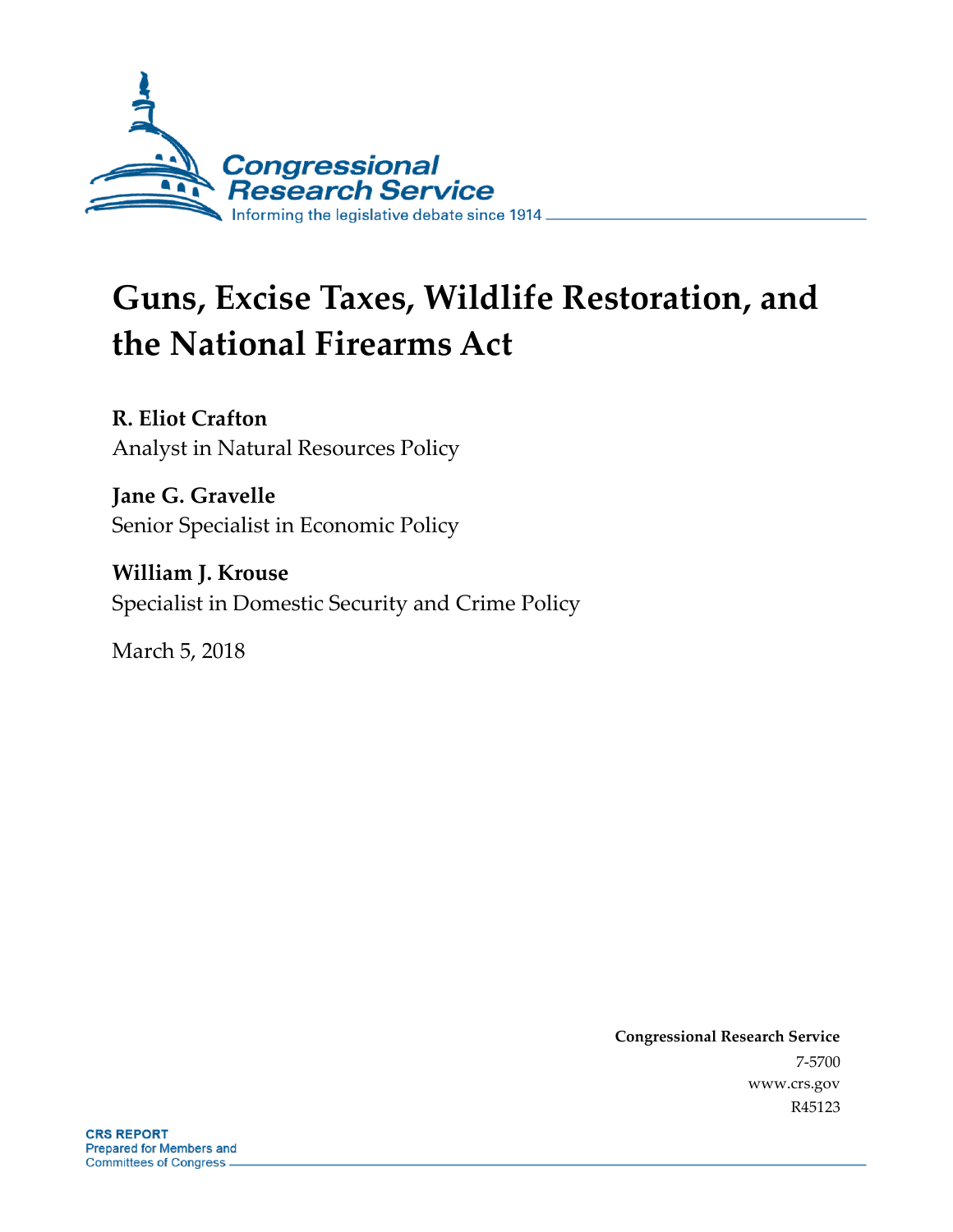### **Summary**

Federal taxes on firearms and ammunition are collected through different methods and used for different purposes, depending on the nature of the firearms. Some tax receipts are used for wildlife restoration and for hunter education and safety, for example, whereas others are deposited into the General Fund of the U.S. Treasury. The assessment of these taxes and the uses of generated revenues are routinely of interest to many in Congress.

In general, taxes on the manufacture of firearms (including pistols and revolvers as well as rifles and other long guns) and ammunition are collected as excise taxes based on the manufacturer's or importer's sales price, under the Internal Revenue Code (26 U.S.C. §4181). These taxes are imposed on the manufacturer's sales price at a rate of 10% on pistols and revolvers and 11% on ammunition and other firearms. (Pistols and revolvers, ammunition, and other firearms each account for about a third of these tax revenues.) The tax, which raised \$761.6 million in FY2017, is administered by the Alcohol and Tobacco Tax and Trade Bureau (TTB) in the Department of the Treasury.

These revenues are allocated to the Federal Aid to Wildlife Restoration Fund, also known as the Wildlife Restoration Trust Fund, and used for wildlife restoration and for hunter safety and education purposes. Established by the Federal Aid in Wildlife Restoration Act of 1937 (16 U.S.C. §§669-669k, commonly known as the Pittman-Robertson Wildlife Restoration Act), the Wildlife Restoration Trust Fund is administered by the U.S. Fish and Wildlife Service in the Department of the Interior. It also receives revenues from taxes on bows and arrows (26 U.S.C. §4161(b)). Amounts in the fund are allocated to states and selected territories based on formulas, with the largest share for wildlife restoration, apportioned one-half according to the size of the area and one-half according to the area's share of the overall number of hunting licenses (with a floor and ceiling on these allocations). The federal cost share for most activities receiving support from the fund is capped at 75%.

Taxes also are collected for the making and transfer of certain types of firearms and equipment (such as machine guns, short-barreled firearms, and silencers) regulated under the National Firearms Act (NFA; 26 U.S.C. §§5801 et seq.). These taxes originally were set at a level intended to slow the transfer of these weapons, although the tax has not been raised since the NFA was enacted in 1934. In addition, special occupational taxes are collected from federally licensed gun dealers who manufacture, import, or sell NFA firearms. NFA-generated tax receipts are deposited into the General Fund of the Treasury. These tax receipts totaled \$68.6 million in FY2016.

A variety of proposals have been advanced in recent Congresses that could affect the taxes on firearms and the uses of resulting revenues. In the  $115<sup>th</sup>$  Congress, some legislative proposals, several of which are known as the Hearing Protection Act, would remove firearm silencers from regulation and taxation under the NFA; firearm silencers would be taxed along with pistols and revolvers at 10%, with revenues deposited into the Wildlife Restoration Trust Fund primarily in support of public target ranges. Other proposals would allow funds to be used to promote hunting and recreational shooting or for Mexican gray wolf management. Still other proposals would increase taxes on guns or ammunition, with proceeds used for gun-violence concerns (e.g., compensation to teachers who are victims of a school shooting, hiring law enforcement personnel, and neighborhood safety).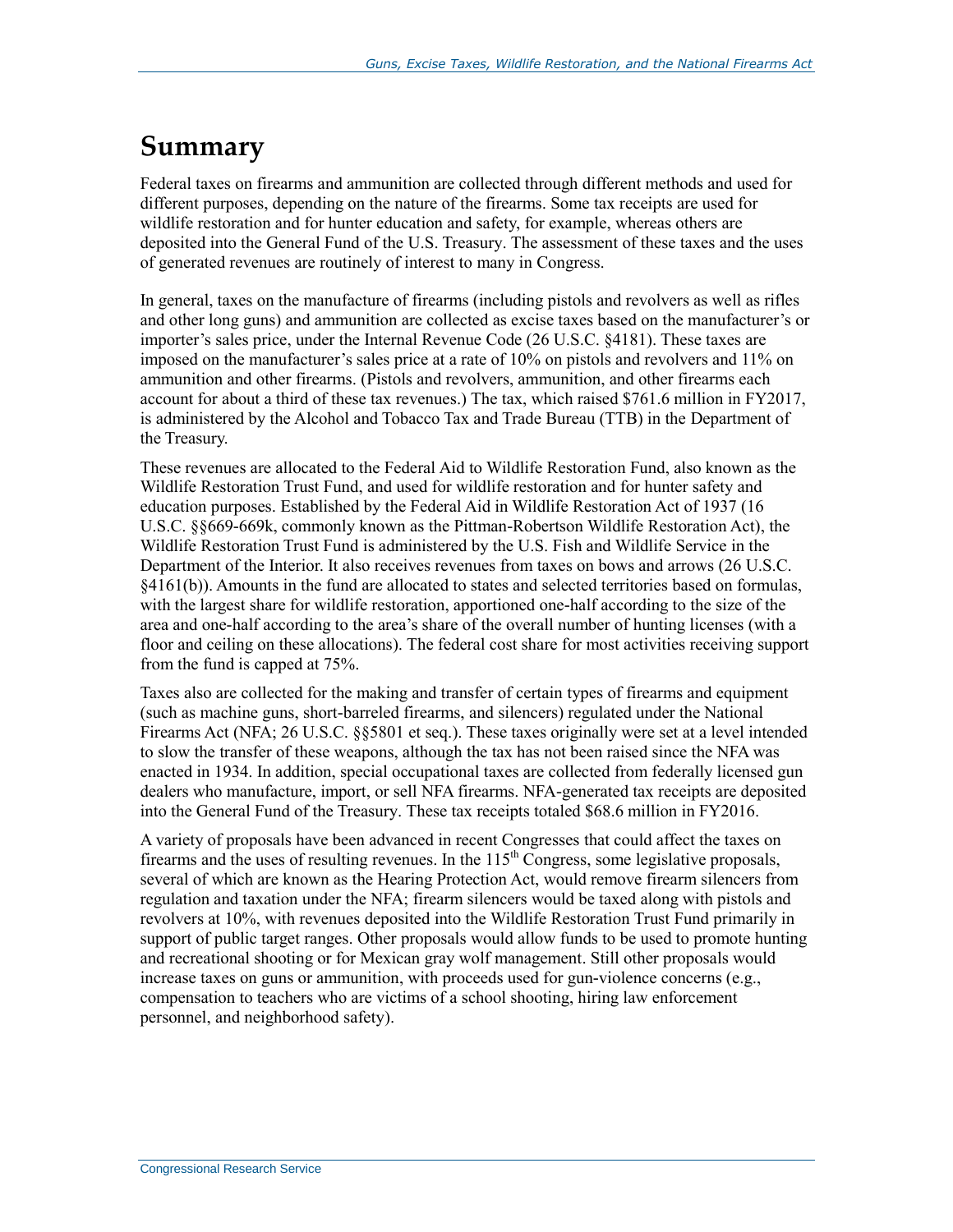### **Contents**

### **Figures**

#### **Contacts**

|--|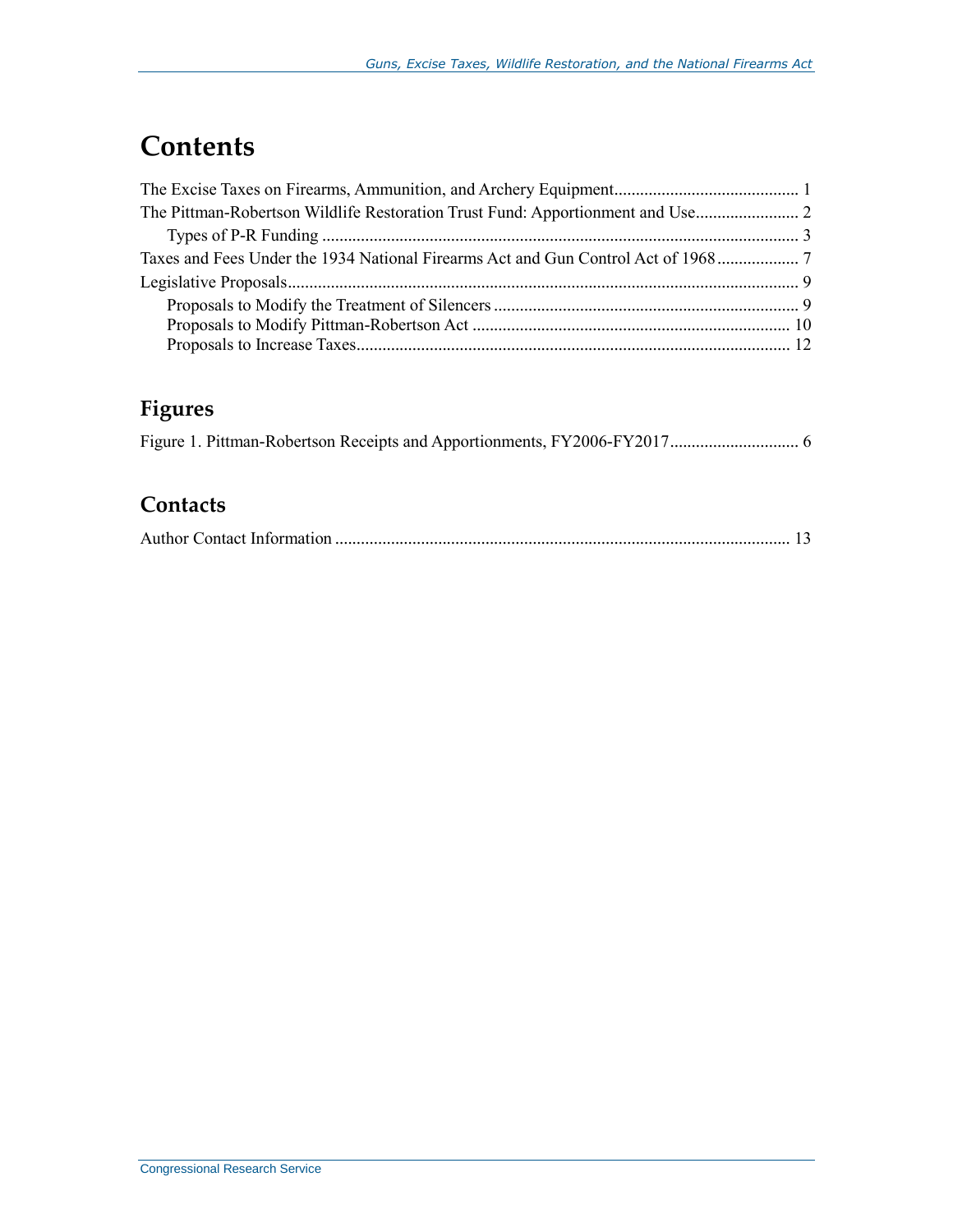axes on firearms and ammunition are collected through different methods and used for different purposes, depending on the nature of the firearm. In general, taxes on the manufacture of firearms (including pistols and revolvers as well as rifles and other long The axes on firearms and ammunition are collected through different methods and used for different purposes, depending on the nature of the firearm. In general, taxes on the manufacture of firearms (including pistols and r sales price. Pursuant to the Federal Aid in Wildlife Restoration Act of 1937 (now referred to as the Pittman-Robertson Wildlife Restoration Act [P-R Act]; 16 U.S.C. §§669-669k), these revenues are allocated to the Federal Aid to Wildlife Restoration Fund, also known as the Wildlife Restoration Trust Fund, and used for wildlife restoration and for hunter safety and education purposes.

Taxes also are collected for the making and transfer of certain types of firearms and equipment (such as machine guns, short-barreled firearms, and silencers) regulated under the National Firearms Act (NFA; 26 U.S.C. §§5801 et seq.). These taxes originally were set at a level intended to slow the transfer of these weapons, but the tax has not been raised since the NFA was enacted in 1934. In addition, special occupation taxes are collected from federally licensed gun dealers who manufacture, import, or sell NFA firearms. NFA-generated tax receipts are deposited into the General Fund of the U.S. Treasury.

A variety of proposals have been advanced that could affect the taxes on firearms and the uses of resulting revenues. This report explains these taxes and discusses the uses of some of these tax receipts through the Wildlife Restoration Trust Fund. In addition, it provides information on a variety of legislative proposals that have been advanced in the current and recent Congresses and that could affect the taxes on the manufacture and transfer of firearms and ammunitions and the use of tax revenues. Specifically, this report addresses legislative proposals that would (1) modify the regulation of silencers under the NFA; (2) amend the allowed uses of the Wildlife Restoration Trust Fund; and (3) increase the tax rate for firearms.

# <span id="page-3-0"></span>**The Excise Taxes on Firearms, Ammunition, and Archery Equipment**

The P-R Act directed the proceeds of an existing federal excise tax on firearms and ammunition, under the Internal Revenue Code (26 U.S.C. §4181), to be deposited into the Wildlife Restoration Trust Fund to fund programs and grants for states and territories to use on projects that (1) benefit wildlife resources, and (2) support hunter safety and education. The excise tax predates the act, having been enacted under separate legislation and first assessed in 1919. The tax is set at 10% of the manufacturer's price for pistols and revolvers and 11% of the manufacturer's price for other firearms, shells, and cartridges.<sup>1</sup> It is collected by the manufacturer, and it also applies to imports. In addition, an 11% tax on archery equipment is deposited into the Wildlife Restoration Trust Fund, although this tax accounts for a relatively small share of the total amount in the Fund. For this report, the excise taxes on pistols, revolvers, firearms, ammunition, and archery equipment are collectively referred to as the *P-R tax*. The P-R tax is applied whether or not the equipment is likely to be used for hunting.

Total collections from the firearms and ammunition taxes were \$749.8 million in FY2016 and \$761.6 million in FY2017. Approximately one-third of the non-archery excise tax components of

<sup>1</sup> Certain weapons and manufacturers are subject to separate taxes based on the National Firearms Act (NFA; 26 U.S.C. §§5801 et seq.) and subsequent legislation. These are rare weapons that, in private hands, are older collectibles. The regulation of these weapons is by the Bureau of Alcohol, Tobacco, Firearms, and Explosives (ATF). The collected amounts appear inconsequential.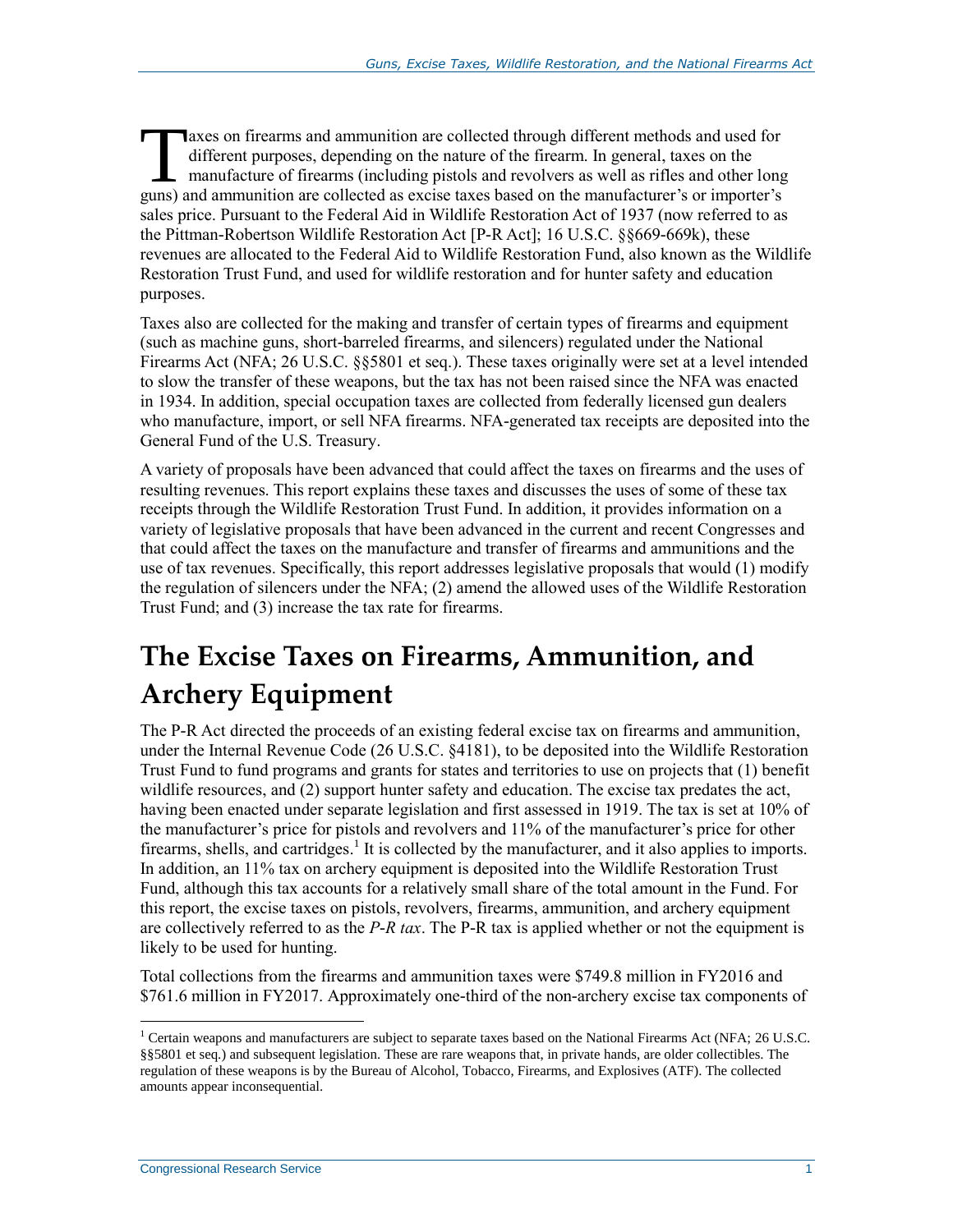the P-R tax revenues can be attributed to each major source: for FY2017, 34% of tax revenues came from pistols and revolvers, 32% from other firearms, and 33% from ammunition.<sup>2</sup> (These amounts do not include revenues from taxes on archery equipment.) The funds collected in a given fiscal year become available for expenditure in the fiscal year following their collection.

The P-R tax has some of the same exemptions and tax-free sales that typically apply to other excise taxes: sales are tax-free to the Department of Defense and the Coast Guard, state and local governments, and nonprofit organizations, and for export or use in vessels and aircraft. Additionally, producers of fewer than 50 guns a year are exempt. There is also a personal-use exemption for manufacturers, importers, or producers who incidentally produce firearms and ammunition for their own use. There are no data on the revenue loss incurred from all the exemptions; loss due to the personal-use exemption likely would be relatively small.

The tax is currently administered by the Alcohol and Tobacco Tax and Trade Bureau (TTB) in the Department of the Treasury (Treasury). It was formerly administered by the Bureau of Alcohol, Tobacco, and Firearms (ATF) from 1991 until the transfer of the ATF from Treasury to the Department of Justice as part of the Homeland Security Act in 2002 (P.L. 107-296). Prior to the ATF's establishment in 1972, the bureau's functions were administered by the Internal Revenue Service.<sup>3</sup> Because the taxes are allocated to wildlife restoration and hunter education, the tax may be characterized as a *use tax* (to support the activities of those taxed), much like gasoline taxes that pay for roads, rather than a "*sin" tax*, such as those on alcohol and tobacco, which are intended to curtail use of these products.

### <span id="page-4-0"></span>**The Pittman-Robertson Wildlife Restoration Trust Fund: Apportionment and Use**

The revenues from P-R taxes go into a special account called the Federal Aid to Wildlife Restoration Fund, also known as the Wildlife Restoration Trust Fund. The fund is administered by the U.S. Fish and Wildlife Service (FWS) in the Department of the Interior.<sup>4</sup> In the P-R Act, Congress provided a permanent appropriation for the fund, to be apportioned and distributed to states and territories; P-R tax revenues are available for obligation in the fiscal year following their collection. <sup>5</sup> Any interest that may accrue on moneys in the fund before they are expended is

<sup>&</sup>lt;sup>2</sup> Taxes are collected by the U.S. Department of the Treasury's Alcohol and Tobacco Tax and Trade Bureau (TTB). Data on total collections are at https://www.ttb.gov/tax\_audit/tax\_collections.shtml. Data on the distribution of taxes between pistols and revolvers, other firearms, and ammunition are found in Frequently Requested FOIA Documents at https://www.ttb.gov/foia/err.shtml. The data in three sources: directly in the TTB calculations, in the special data on allocation by type, and in the share received by the fund, reflect differences in timing, in amounts before and after adjustments, as well as the archery tax. These collections fluctuate substantially from one year to another.

<sup>&</sup>lt;sup>3</sup> Under the Homeland Security Act, Congress established the TTB at Treasury. The TTB generally consists of those administrative units charged with regulating alcohol and tobacco products that previously were housed in ATF. In the act, Congress also changed the title of ATF to include explosives—the Bureau of Alcohol, Tobacco, Firearms, and Explosives (still ATF)—and transferred the bureau to the Department of Justice (DOJ). Although ATF remains responsible for most aspects of regulating and enforcing firearms and explosives laws, as well as for enforcing some aspects of alcohol and tobacco laws, Congress charged TTB with administering the P-R firearms and ammunition excise tax provisions.

<sup>&</sup>lt;sup>4</sup> For further information about the Wildlife Restoration Trust Fund, see U.S. Fish and Wildlife Service (FWS), Wildlife and Sport Fish Restoration Program, "Wildlife Restoration Program–Funding," at http://wsfrprograms.fws.gov/Subpages/GrantPrograms/WR/WR\_Funding.htm.

<sup>5</sup> 16 U.S.C. §§669-669k.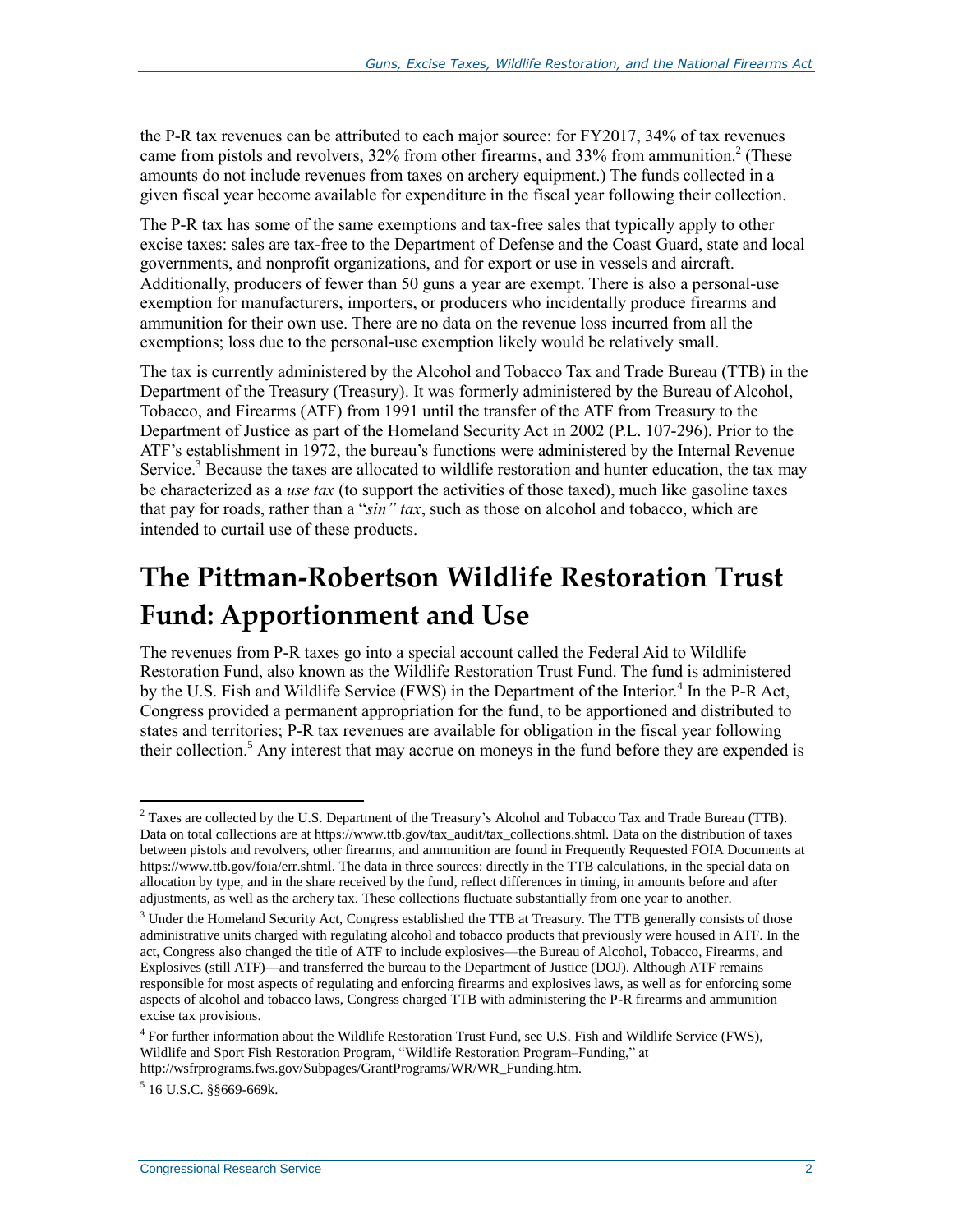allocated to the North American Wetlands Conservation Fund<sup>6</sup> rather than being retained in the P-R Trust Fund.

Apportionment of the fund (and fundable activities) is based on relevant sections of the P-R Act:

- **Administration (16 U.S.C. §669c(a)(1) and 16 U.S.C. §669h)**. Funds may be used "only for expenses for administration that directly support the implementation of this chapter."
- **Enhanced Hunter Education and Safety Grants (16 U.S.C. §669h-1).** Funds may be used for the enhancement of hunter education, safety, and development programs as well as the construction or development of firearm and archery ranges.<sup>7</sup>
- **Multistate Conservation Grants (16 U.S.C. §669h-2)**. Funds may be used for wildlife restoration projects that will benefit at least 26 states; a majority of states in an FWS region; or a regional association of state fish and game departments.
- **Payments to States**, for the following purposes:
	- **Basic Hunter Education (16 U.S.C. §669c(c))**. Funds may be used for the costs related to hunter safety programs and the public target ranges as outlined in 16 U.S.C. §669g(b).
	- **Wildlife Restoration Programs (16 U.S.C. §669c(b))**. Funds may be used to carry out wildlife restoration projects and related maintenance of completed projects. 8

In most cases, any projects or activities funded through the P-R Act programs are subject to a 75% federal cost-share cap.

#### **Types of P-R Funding**

 $\overline{a}$ 

Annual apportionment of the fund is by formula. (See **[Figure 1](#page-8-0)** for an annual breakdown of P-R tax receipts by tax type and apportionments by program between FY2007 and FY2017.) The 50 states, as well as Guam, the Virgin Islands, American Samoa, Puerto Rico, and the Commonwealth of the Northern Mariana Islands are eligible to receive distributions from the fund.<sup>9</sup> States and territories receive funds in two phases. A preliminary apportionment is made to

<sup>6</sup> 16 U.S.C. §669b(b). These funds are to be used for wetland conservation projects (see 16 U.S.C. §4407 for additional allocation information). For more information about the North American Wetlands Conservation Act, see FWS, "North American Wetlands Conservation Act," at https://www.fws.gov/birds/grants/north-american-wetland-conservationact.php.

<sup>&</sup>lt;sup>7</sup> Allowed uses of Enhanced Hunter Education and Safety grants are determined based on whether a state has used all funding provided under 16 U.S.C. §669c(c). If a state has not used all such funding, it is restricted to funding certain projects outlined in the text. If it has used all of those funds, Enhanced Hunter Education and Safety grant funding may be used for any use authorized under the chapter.

<sup>8</sup> *Wildlife restoration project* is defined in the P-R Act as

the selection, restoration, rehabilitation, and improvement of areas of land or water adaptable as feeding, resting, or breeding places for wildlife, including acquisition of such areas or estates or interests therein as are suitable or capable of being made suitable therefor, and the construction thereon or therein of such works as may be necessary to make them available for such purposes and also including such research into problems of wildlife management as may be necessary to efficient administration affecting wildlife resources, and such preliminary or incidental costs and expenses as may be incurred in and about such projects (16 U.S.C. §669a).

 $9$  Washington, D.C., is not eligible for apportionment.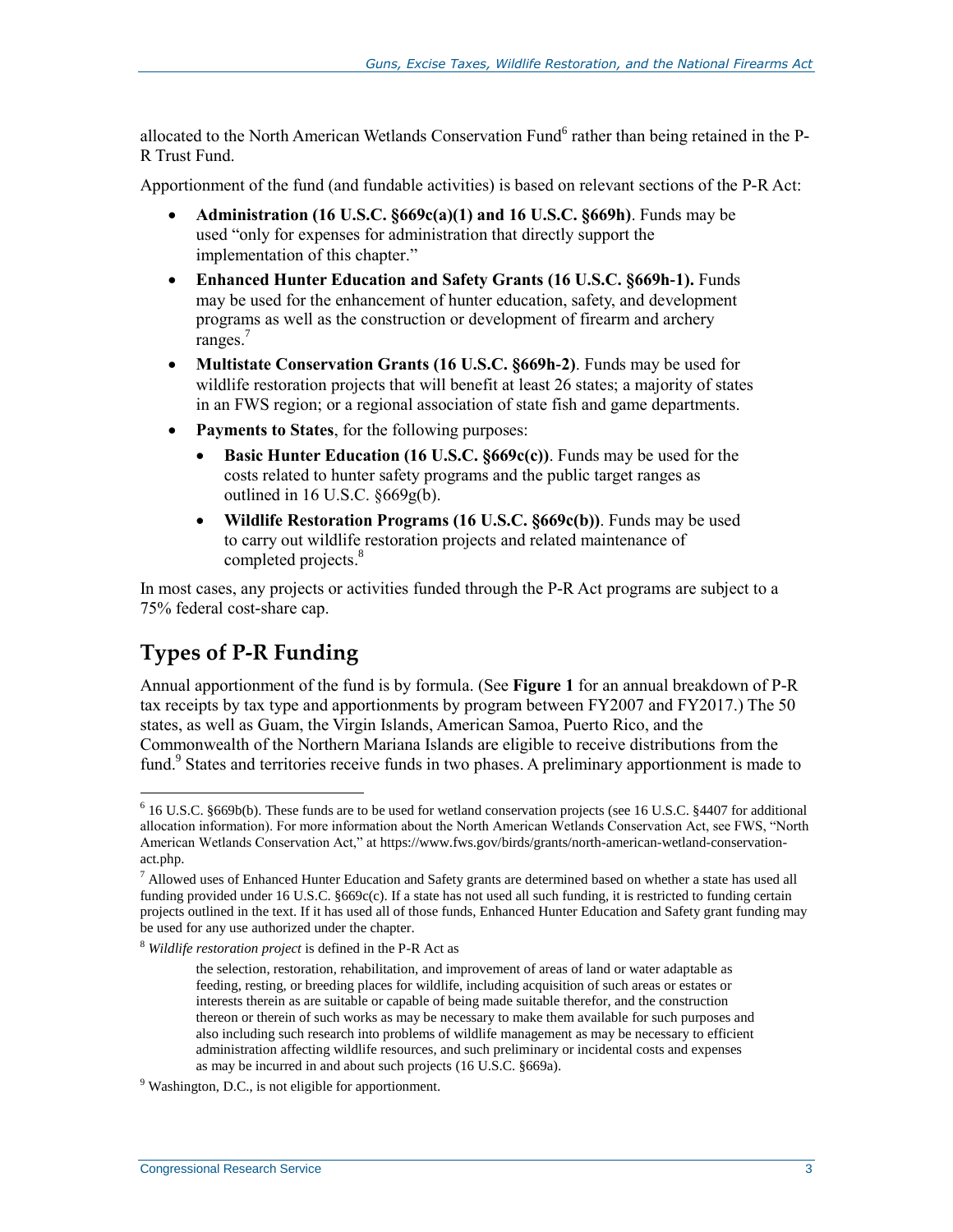the states and territories each October based on early data on receipts, and a final apportionment of the remainder of funds is made the following February.

FWS may deduct administrative expenses from the fund, subject to an annual cap.<sup>10</sup> From FY2007 through FY2017, the annual average amount set aside for administrative expenses was \$10.1 million (2.15% of the average annual apportionment). Additionally, the P-R Act limits the types of administrative expenses that may be charged to funding for personnel, support, and administration costs directly related to the P-R Trust Fund.<sup>11</sup>

Starting in FY2003, \$8.0 million has been set aside annually for firearm and bow hunter education and safety program grants (known as Enhanced Hunter Education or Section 10 grants).<sup>12</sup> These grants can be used to support hunter education, development, and safety activities and the construction or maintenance of public target ranges.<sup>13</sup> From FY2007 through FY2017, Enhanced Hunter Education grants accounted for 1.72% of the average annual apportionment. These grants are distributed to the states according to a formula based on the ratio of each state's population compared to the population of all the states.<sup>14</sup> No state can receive more than 3% or less than 1% of the total funds in the annual apportionment for Enhanced Hunter Education. Eligible territories receive a fixed percentage of the Enhanced Hunter Education set-aside.<sup>15</sup> The federal share of costs for eligible Enhanced Hunter Education grant projects is not to exceed 75%, although the nonfederal requirement may be waived for some territories.<sup>16</sup>

A maximum of \$3.0 million is set aside annually for the Multistate Conservation Grants Program.<sup>17</sup> From FY2007 through FY2017, multistate conservation grants have accounted for 0.65% of average annual apportionments. Grants provided under this section are intended to benefit several states or a regional association of state fish and game departments.<sup>18</sup> Multistate conservation grants can be awarded to one or more states, the FWS, or a nongovernmental organization for activities outlined in the Multistate Conservation Grant Program.

 $^{10}$  16 U.S.C. §669c(a)(1). Since FY2004, the cap on administration expenses has been tied to the Consumer Price Index for All Urban Consumers published by the Department of Labor (16 U.S.C. §669c). Prior to FY2004, the Fish and Wildlife Programs Improvement and National Wildlife Refuge System Centennial Act of 2000 (P.L. 106-408) provided that the set-aside for administrative expenses not exceed \$8.2 million in FY2003 and \$9 million in both FY2002 and FY2001.

 $11$  The limitations in types of allowed administration expenses are outlined at 16 U.S.C. §669h.

 $12$  16 U.S.C. §669h-1; P.L. 106-408. \$7.5 million was set aside for Enhanced Hunter Education grants in FY2001 and FY2002.

<sup>&</sup>lt;sup>13</sup> The amount set aside for Enhanced Hunter Education grants has varied slightly since FY2013 due to the sequester pursuant to the Balanced Budget and Emergency Deficit Control Act, as amended (2 U.S.C. §§900 et seq.).

<sup>&</sup>lt;sup>14</sup> Apportionment is structured in the same way as the Basic Hunter Education program as provided in 16 U.S.C. §669c(c). Population is based on the last census figures. See U.S. Fish and Wildlife Service, "Wildlife Restoration Program Funding Flowchart," at https://fawiki.fws.gov/display/TRNG/WSFR+Funding+Flowcharts?preview=/ 37060948/37060963/Wildlife%20Restoration%20Program%20Funding%20Flowchart.pdf.

<sup>&</sup>lt;sup>15</sup> Guam, the Virgin Islands, American Samoa, Puerto Rico, and the Commonwealth of the Northern Mariana Islands each receive 0.17% of the total allocation.

<sup>&</sup>lt;sup>16</sup> The waiver provision for territories is found in 48 U.S.C. §1469a(d). U.S. territories eligible for the waiver are American Samoa, Guam, the Commonwealth of the Northern Mariana Islands, and the Virgin Islands. Puerto Rico is not eligible for the waiver.

<sup>&</sup>lt;sup>17</sup> The P-R Act was amended to include the Multistate Conservation Grant Program section (16 U.S.C. §669h-2) on November 1, 2000, by P.L. 106-408. The amount set aside for multistate conservation grants has varied slightly since FY2013 due to the sequester pursuant to the Balanced Budget and Emergency Deficit Control Act, as amended (2 U.S.C. §900 et seq.).

 $18$  For a project to be eligible for a grant under this section, benefits from the project must accrue to at least 26 states; a majority of states within an FWS region; or a regional association of state fish and game departments.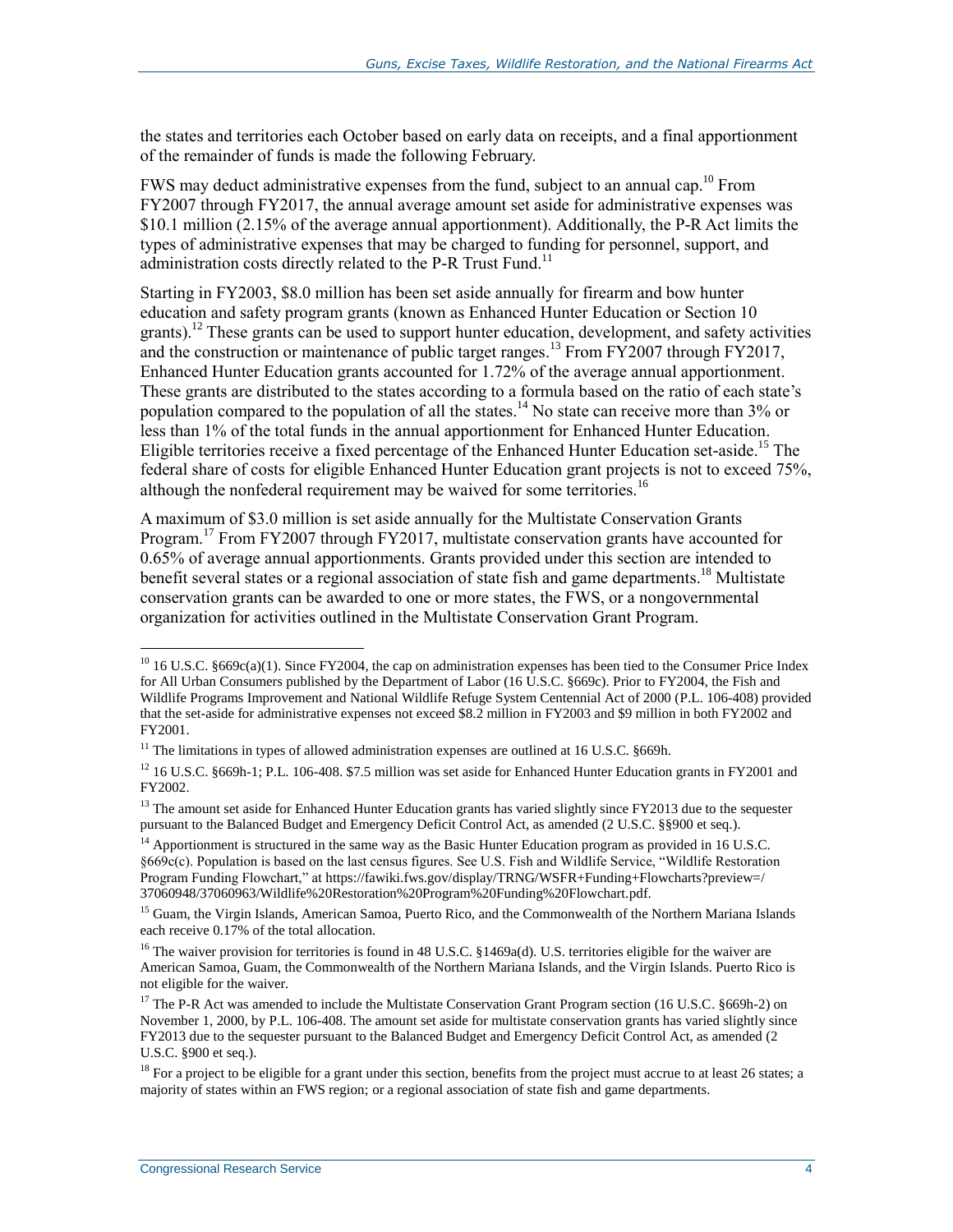The remaining apportionments are divided between two funding programs. Funds from these programs are paid to states and together made up 95.48% of the average annual apportionment from FY2007 through FY2017.

Half of the excise tax on pistols, revolvers, bows, and arrows, but not other firearms, is allocated to states for hunter education and safety programs (known as the Basic Hunter Education or 4(c) program).<sup>19</sup> On average, the Basic Hunter Education program received \$91.4 million dollars annually from FY2007 through FY2017 (17.11% of the average annual apportionment). Apportionment for the Basic Hunter Education program is made according to the same formula as the Enhanced Hunter Education grants. The formula is based on a state's population, with upper and lower limits for states and a fixed percentage for territories.<sup>20</sup> The federal cost share for the Basic Hunter Education apportionment is capped at 75%.

The remaining amount in the fund available for obligation in a given year is apportioned for wildlife restoration projects.<sup>21</sup> On average, \$419.6 million has been apportioned annually for wildlife restoration from FY2007 through FY2017 (78.37% of the annual apportionment on average). A small percentage—around 1%—of the wildlife restoration funding is apportioned to the eligible territories.<sup>22</sup> The remainder of the wildlife restoration apportionment is divided in half: one-half is apportioned in proportion to the area of the state relative to the area of all states, and one-half is apportioned in proportion to the number of paid hunting licenses in the state relative to the number of paid hunting licenses in all states.<sup>23</sup> Apportionments to the states under this section are restricted to not less than 0.5% and not more than 5% of the total amount apportioned. The federal cost share for wildlife restoration activities is capped at 75%.

<sup>&</sup>lt;sup>19</sup> The funding for this program is allocated pursuant to 16 U.S.C.  $§669c(c)$ . 16 U.S.C.  $§669g$  outlines allowable uses for the funding.

 $20$  The formula is based on population and is limited to not more than 3% and not less than 1% of the total funding for each state. Guam, the Virgin Islands, American Samoa, Puerto Rico, and the Commonwealth of the Northern Mariana Islands each receive 0.17% of the total allocation.

<sup>&</sup>lt;sup>21</sup> See ["The Pittman-Robertson Wildlife Restoration Trust Fund: Apportionment and Use,](#page-4-0)" above, for more information on wildlife restoration projects.

<sup>&</sup>lt;sup>22</sup> Pursuant to 16 U.S.C. §669g-1. Puerto Rico receives not more than 0.5%, and Guam, the U.S. Virgin Islands, American Samoa, and Commonwealth of the Northern Mariana Islands each receive 0.17% of the total funds apportioned.

 $23$  This formula does not distinguish between in-state and out-of-state hunters. A hunting license purchased by a nonresident would count the same under this formula as one purchased by a resident. Each state's fish and game department is responsible for reporting the number of hunting-license holders in a given year.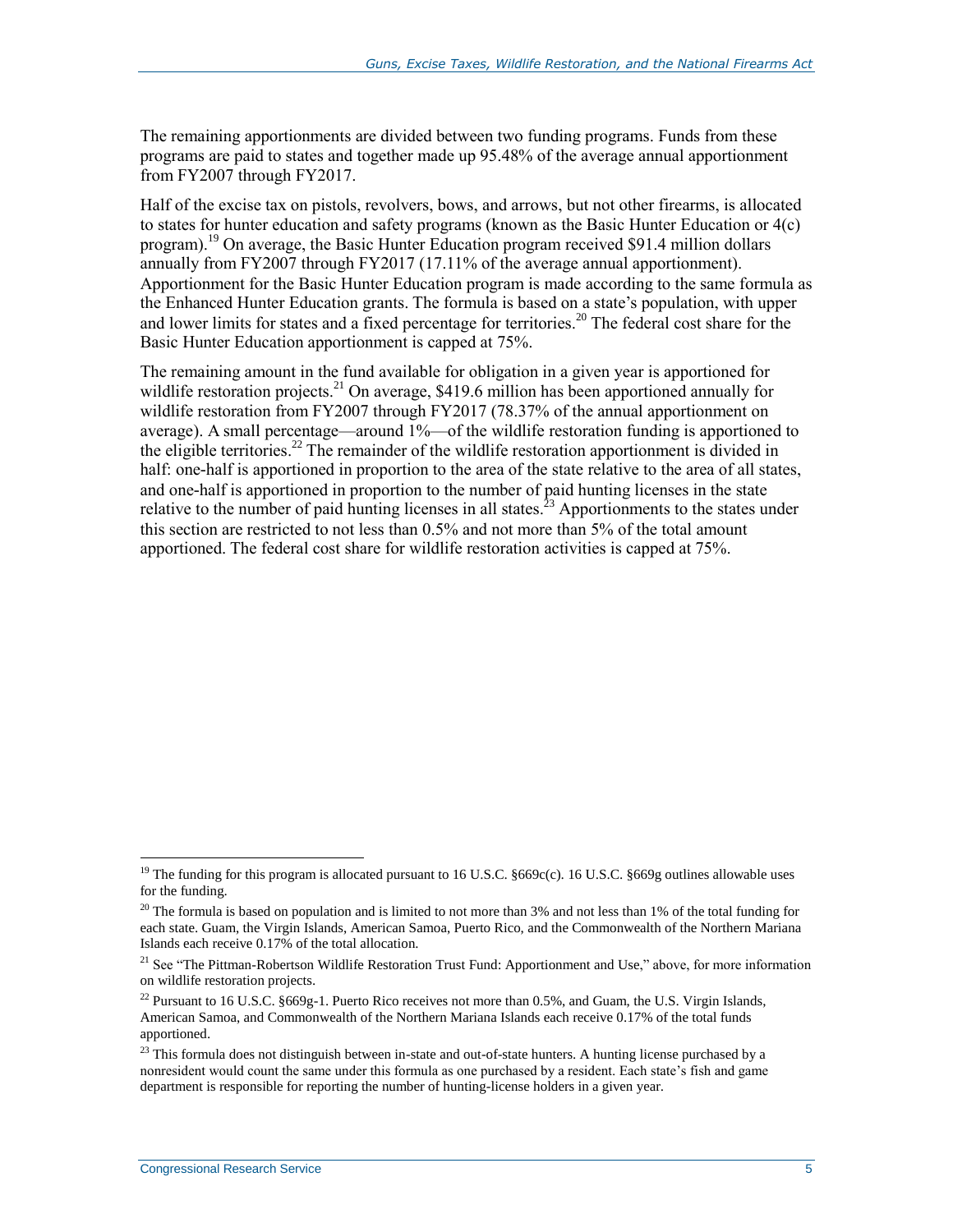

<span id="page-8-0"></span>**Figure 1. Pittman-Robertson Receipts and Apportionments, FY2006-FY2017** (\$ in millions)

**Sources:** Compiled by the Congressional Research Service, based on personal communication between CRS (R. Eliot Crafton, Analyst in Natural Resources Policy), and the Division of Congressional and Legislative Affairs, U.S. Fish and Wildlife Service (FWS), October 24, 2017. Data for apportionments for wildlife restoration, Basic Hunter Education, and Enhanced Hunter Education grants from FWS Annual Certificates of Apportionments of the Appropriation for Pittman-Robertson Wildlife Restoration, FY2007-FY2017. Data for apportionments for multistate conservation grants and administration from FWS budget justifications, FY2008-FY2018.

**Notes:** Funds become available for apportionment and distribution in the fiscal year following collection. To enable comparison, the excise tax receipts (R) from a fiscal year are paired with the following year's apportionments (A). Apportionments for years to the right of the dashed line include both sequestered funds for FY2013-FY2017 and previously sequestered funds for FY2014-FY2017, which became available in subsequent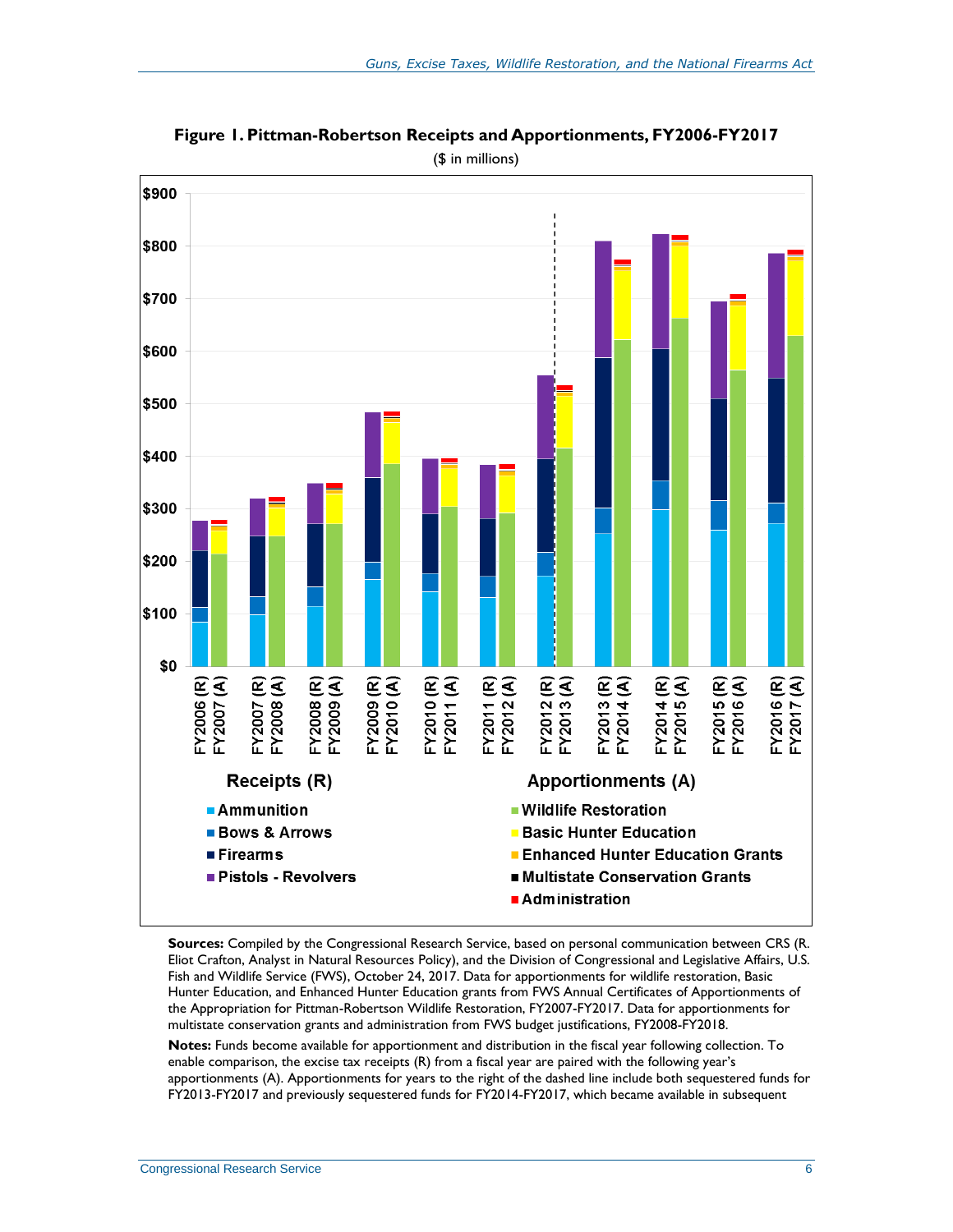years, pursuant to the Balanced Budget and Emergency Deficit Control Act, as amended (2 U.S.C. §§900 et seq.). Apportionment estimates differ between sources; as such, numbers provided herein should be considered approximations.

# <span id="page-9-0"></span>**Taxes and Fees Under the 1934 National Firearms Act and Gun Control Act of 1968**

Two major federal statutory frameworks regulate the commerce in and possession of firearms: the 1934 National Firearms Act (NFA) and the Gun Control Act of 1968 (GCA; codified as amended at 18 U.S.C. Chapter 44, §§921 et seq.). As part of the Internal Revenue Code, the NFA regulates—largely through taxation—all aspects of the manufacture and distribution of certain firearms that Congress deemed especially "dangerous and unusual" or to be the chosen weapons of "gangsters," most notably machine guns, short-barreled shotguns, and silencers.<sup>24</sup> The GCA, by comparison, contains the principal federal restrictions on domestic commerce in firearms and ammunition not regulated under the NFA.<sup>25</sup> The ATF administers both the GCA and the NFA.<sup>26</sup> All ATF-collected taxes and fees are deposited into the General Fund of the Treasury. These tax receipts totaled \$68.6 million in FY2016.<sup>27</sup>

The GCA requires all persons manufacturing, importing, or selling firearms as a business to be federally licensed. These license holders are commonly known as *federal firearms licensees* (FFLs). In addition, the GCA

- prohibits interstate firearms transfers between unlicensed persons;
- prohibits interstate sale of handguns generally;
- sets forth categories of persons to whom firearms or ammunition may not be sold, such as persons under a specified age or with criminal records;

 $24$  The other firearms regulated under the NFA include destructive devices (e.g., grenades and firearms with barrel bores of greater than one-half inch) and certain concealable firearms under the term *any other weapon* (e.g., pen, cane, and belt-buckle guns). For further information, see DOJ, ATF, *National Firearms Act Handbook*, ATF E-Publication 5320.8, April 2009, p. 16-19.

<sup>&</sup>lt;sup>25</sup> The Gun Control Act of 1968 (GCA; codified as amended at 18 U.S.C. Chapter 44, §§921 et seq.) was preceded by the Federal Firearms Act of 1938 (FFA; P.L. 75-585; June 30, 1938; 52 Stat. 1240). The FFA, in some ways, was very similar and parallel to the GCA with regard to imposing licensing and recordkeeping requirements on firearms manufacturers, importers, and dealers. The GCA repealed the FFA. In addition, Title II of the GCA amended and recodified the NFA.

With the exception of antique firearms and replicas of such firearms, the GCA regulates all firearms not regulated under the NFA. Under the GCA, the term *handgun* means a firearm with a short stock that is designed to be fired using a single hand (see 18 U.S.C. §921(a)(29)). The term *long gun* generally refers to shotguns and rifles (see 18 U.S.C. §§921(a)(5) and (7)). Long guns are intended to be fired from the shoulder; hence, long-gun designs usually include a shoulder stock and longer barrels to improve accuracy and range. Under current law, a shotgun with a barrel of less than 18 inches or a rifle with a barrel of less than 16 inches, and either firearm with an overall length of less than 26 inches, is a *short-barreled shotgun* or a *short-barreled rifle*, respectively. As noted above, those firearms are regulated under the NFA.

<sup>&</sup>lt;sup>26</sup> ATF was originally established as a stand-alone bureau in the Department of the Treasury (Treasury) in 1972 by Treasury Department Order No. 120-1. As part of the Homeland Security Act, Congress transferred ATF's enforcement and regulatory functions for firearms and explosives to DOJ from Treasury, adding "explosives" to ATF's title. See P.L. 107-296, 116 Stat. 2135, November 25, 2002, §1111 (effective January 24, 2003). The regulatory aspects of alcohol and tobacco commerce are the domain of the TTB, which encompasses former components of ATF that remained at Treasury when the components of ATF described above were transferred to DOJ.

<sup>27</sup> DOJ, ATF, *Firearms Commerce in the United States Annual Statistical Update 2017*, September 2017, p. 11.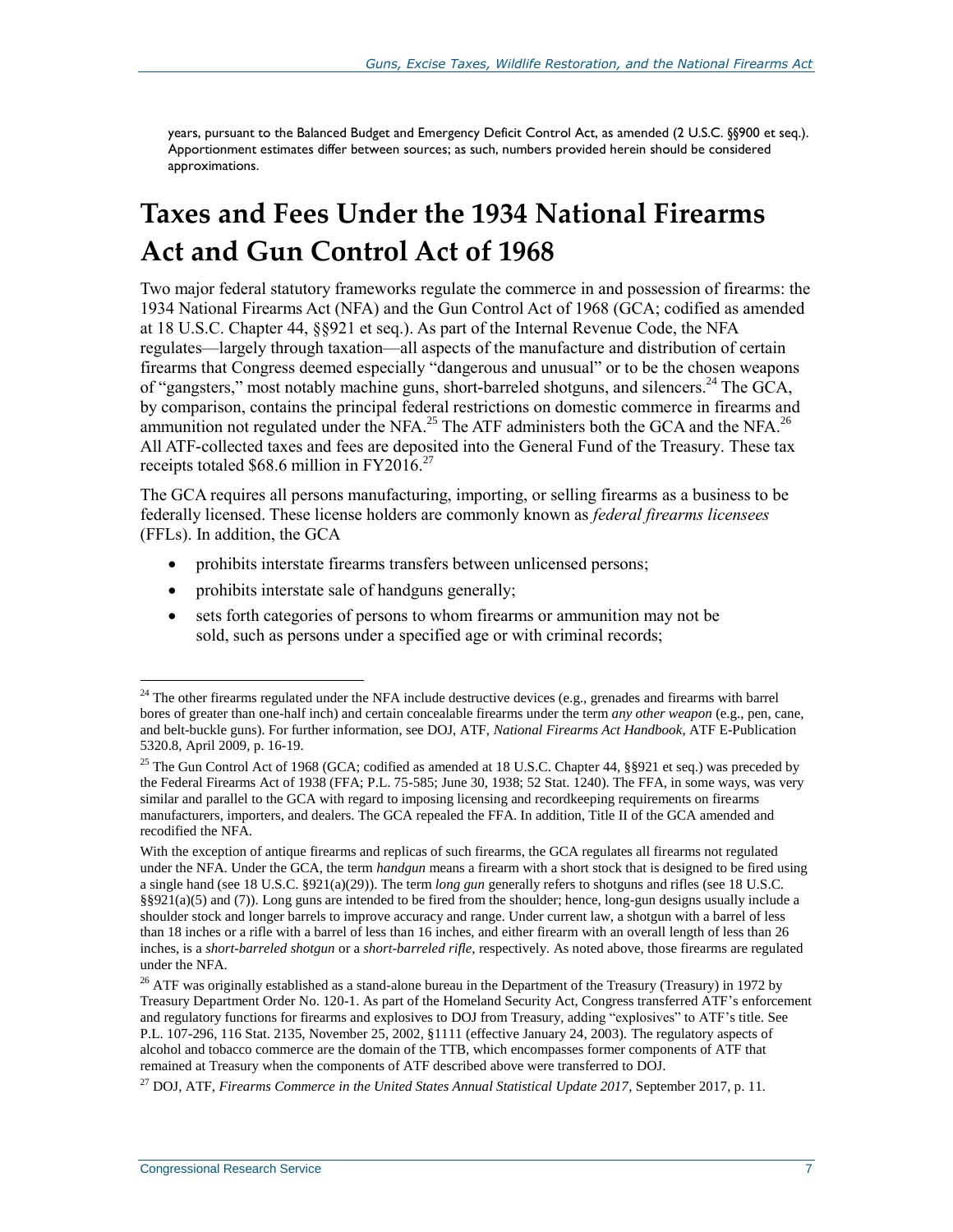- authorizes the Attorney General to prohibit the importation of nonsporting firearms; and
- requires that dealers maintain records of all commercial gun sales.

Manufacturers and importers of non-NFA firearms must pay an initial \$150 license or renewal fee every three years. Dealers in non-NFA firearms, including pawnbrokers, pay a \$200 license fee for the first three years of licensure and a \$90 renewal fee every three years thereafter.

To deal in NFA firearms, an individual is required to be licensed as an FFL under the GCA and a special occupational taxpayer under the NFA.<sup>28</sup> Federally licensed manufacturers, importers, and dealers in NFA firearms must pay an initial license or renewal fee of \$3,000 every three years under the GCA. In addition, importers and manufacturers pay a special occupational tax annually (on July 1 of each year) of \$1,000 under the NFA. Those manufacturers and importers whose gross receipts for the most recent taxable year are less than \$500,000 pay a reduced special occupational tax. Dealers pay a special occupational tax of \$500 per year. Licensees who deal exclusively with, or on the behalf of, an agency of the United States are exempted from the special occupational tax.

The NFA generally imposes a \$200 "making" tax on unlicensed, private persons who build NFA firearms by either assembling a firearm from premanufactured parts or customizing an existing firearm. It also imposes a \$200 transfer tax for transfers of NFA firearms to unlicensed, private persons.<sup>29</sup> These \$200 making and transfer taxes were established in statute in 1934 and have not been increased since. For non-tax-exempt transfers, the ATF places a tax stamp on the tax-paid transfer document upon the transfer's approval.<sup>30</sup> The transferee may not take possession of the firearm until he or she holds the approved transfer document. Unlicensed, private persons who are not otherwise prohibited by law may acquire an NFA firearm in one of three ways:

- a registered owner of an NFA firearm may apply for ATF approval to transfer the firearm to another unlicensed, private person residing in the same state or to an FFL in another state;
- an individual may apply to ATF for approval to make and register an NFA firearm (except machine guns); $^{31}$  or
- an individual may inherit a lawfully registered NFA firearm.

The NFA also compels the disclosure, through registration with the Attorney General, of the production and distribution system of NFA firearms from licensed manufacturer/importer to

<sup>&</sup>lt;sup>28</sup> Class I special occupational taxpayers (SOTs) are importers of NFA firearms, Class II SOTs are manufacturers of NFA firearms, and Class III SOTs are dealers. NFA firearms often are referred to as Class III weapons, for Class III dealers.

 $^{29}$  Transfers of NFA-covered firearms incur a tax of \$200, except for those classified as "any other weapon[s]," which are taxed at a reduced \$5 rate.

 $30$  Certain NFA firearm transfers are tax-exempt. They include transfers to a lawful heir from an estate, transfers between federal firearms licensees who are also SOTs, and transfers of "unserviceable firearms."

<sup>&</sup>lt;sup>31</sup> Under the Firearms Owners' Protection Act of 1986 (P.L. 99-308, §102(9); 100 Stat. 449, 452-453; codified at 18 U.S.C. §922(o)), Congress banned the transfer or possession of any machine gun that was not lawfully possessed before the date of enactment (May 19, 1986). Exemptions were provided in this provision for machine guns held under the authority of any department or agency of the U.S. government or any department, agency, or political subdivision of a state. According to one estimate, as of November 2007, approximately 182,600 machine guns were available for transfer to civilians in the United States. See John Brown, "182,619—Is That All There Is," *Small Arms Review*, vol. 13, no. 9 (June 2010) p. 22.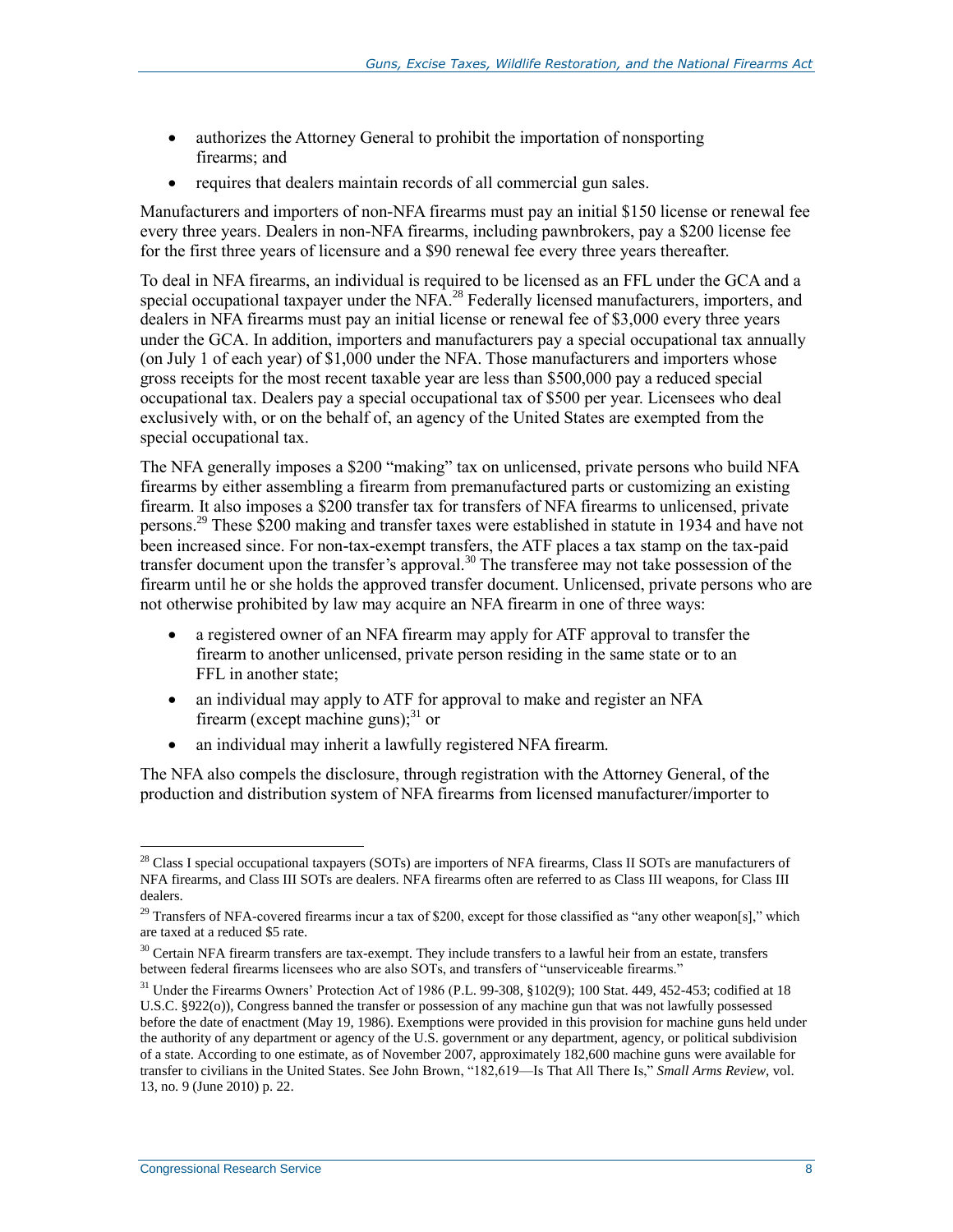licensed dealer and from licensed dealer to unlicensed buyer.<sup>32</sup> The ATF maintains a registry of NFA firearms known as the National Firearms Registry and Transfer Record (NFRTR). It is a felony to receive, possess, or transfer an unregistered NFA firearm.<sup>33</sup>

# **Legislative Proposals**

This section discusses three categories of recent legislative proposals from recent Congresses. The first set of proposals, several of which are known as the Hearing Protection Act (HPA), would modify the NFA by shifting silencers out of NFA coverage and make them subject to the excise taxes that go to the Wildlife Restoration Trust Fund. The second set of proposals would expand the activities financed by the trust fund. The third set of proposals, including some proposals introduced in response to the shootings at Sandy Hook Elementary School in Newtown, CT, in December 2012, would increase firearm excise taxes.

#### <span id="page-11-0"></span>**Proposals to Modify the Treatment of Silencers**

In the  $115<sup>th</sup>$  Congress, the HPA would remove firearm silencers from regulation under the NFA but would continue to allow for some regulation under the GCA in a manner similar to the way long guns (rifles and shotguns) are regulated under this statute. On September 18, 2017, the House Committee on Natural Resources reported the HPA as Title XV of the Sportsmen's Heritage and Recreational Enhancement Act (H.R. 3668). This bill was referred to other committees, which discharged it without further consideration. (See also [H.R. 367,](http://www.congress.gov/cgi-lis/bdquery/z?d115:H.R.367:) S. 59, and [H.R. 3139](http://www.congress.gov/cgi-lis/bdquery/z?d115:H.R.3139:) and S. 1505 for other versions of the HPA.)

Firearm silencers currently are regulated under the NFA and the GCA. Both statutes use the definition of a silencer/muffler included in the GCA. Under the GCA, the terms *firearm silencer* and *firearm muffler* mean

any device for silencing, muffling, or diminishing the report of a portable firearm, including any combination of parts, designed or redesigned, and intended for use in assembling or fabricating a firearm silencer or firearm muffler, and any part intended only for use in such assembly or fabrication.<sup>3</sup>

Firearm silencers and mufflers are also commonly known as *suppressors*.

Under the GCA, the term *firearm* means

(A) any weapon (including a starter gun) which will or is designed to or may readily be converted to expel a projectile by the action of an explosive;

- $(B)$  the frame or receiver of any such weapon;  $35$
- (C) any *firearm muffler* or *firearm silencer* [italics added]; or
- (D) any destructive device.  $36$

 $32$  The GCA generally prohibits the importation of NFA firearms.

 $33$  26 U.S.C. §§5861(d) and (j).

 $34$  18 U.S.C.  $\frac{$4}{18}$  (24).

<sup>35</sup> At 27 C.F.R. §478.11, the term *firearm frame or receiver* is defined as "that part of a firearm which provides housing for the hammer, bolt or breechblock, and firing mechanism, and which is usually threaded at its forward portion to receive the barrel."

<sup>36</sup> 18 U.S.C. §921(a)(3).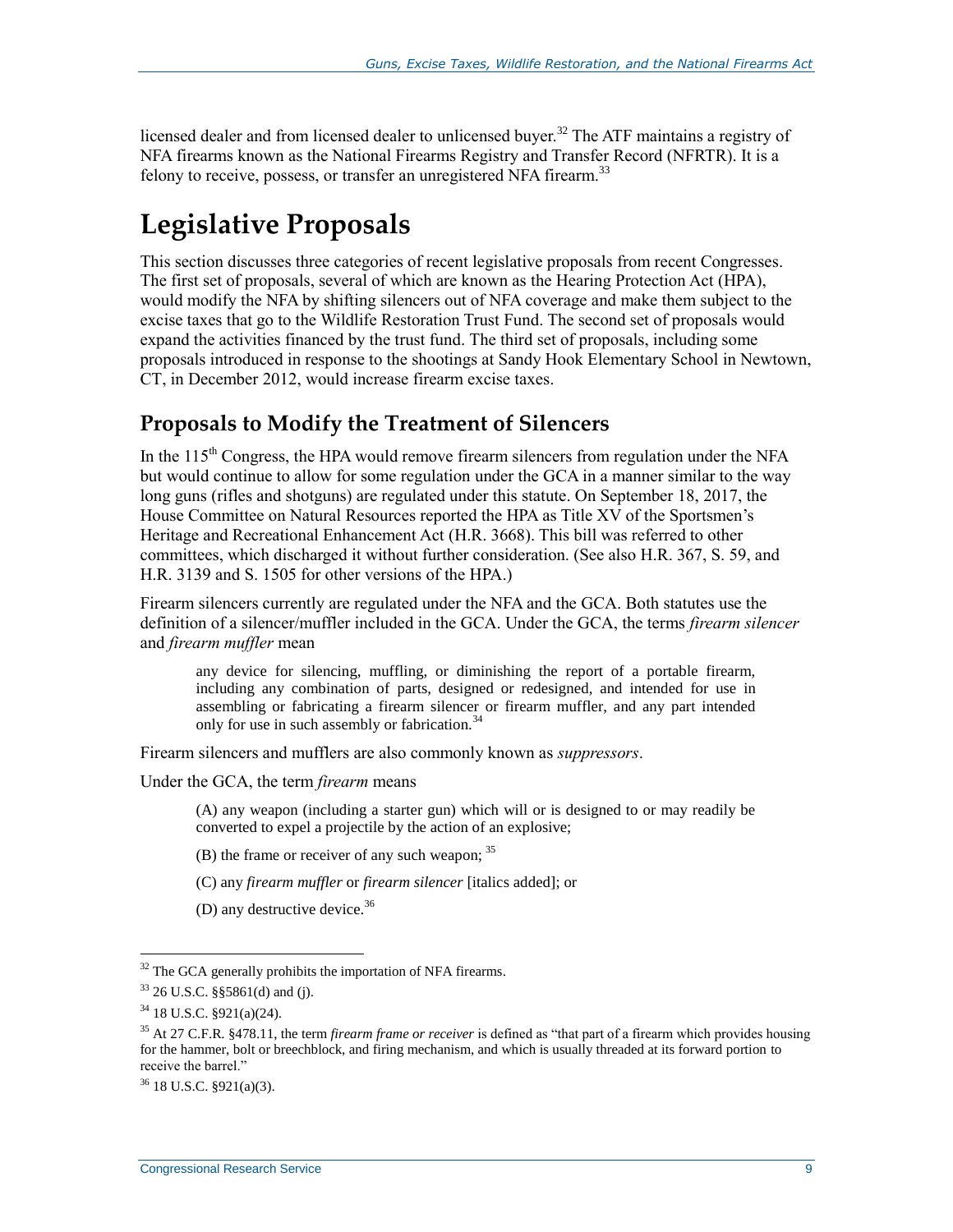[H.R. 3668](http://www.congress.gov/cgi-lis/bdquery/z?d115:H.R.3668:) would preempt any state or local government from imposing a "tax, other than a generally applicable sales or use tax, on making, transferring, using, possessing, or transporting a firearms silencer." In addition, it would prevent state and local governments from imposing any marking or recordkeeping requirements on silencers and would require ATF to destroy all records on silencers in its NFRTR.

The bill would redefine the terms *firearm silencer* and *firearm muffler* as follows:

(A) The terms "firearm silencer" and "firearm muffler" mean any device for silencing, muffling, or diminishing the report of a portable firearm, including the "keystone part" of such a device.

(B) The term "keystone part" means, with respect to a firearm silencer or firearm muffler, an externally visible part of a firearm silencer or firearm muffler, without which a device capable of silencing, muffling, or diminishing the report of a portable firearm cannot be assembled, but the term does not include any interchangeable parts designed to mount a firearm silencer or firearm muffler to a portable firearm.<sup>3</sup>

H.R. 3668 would require that FFL manufacturers and importers identify silencers by a serial number. It would amend the Internal Revenue Code to levy a 10% P-R excise tax on the making or importing of silencers.<sup>38</sup>

#### **Proposals to Modify Pittman-Robertson Act**

Several Congresses have considered proposals to amend the P-R Act. Typically, bills have been proposed that would add new purposes to the act, provide for selected activities to qualify for P-R funding, or adjust the federal cost share on existing funding programs. These proposals have been introduced as stand-alone legislation in both the House and the Senate and have been included within larger legislative vehicles.

In the 115<sup>th</sup> Congress, [S. 593,](http://www.congress.gov/cgi-lis/bdquery/z?d115:S.593:) S. 733, [S. 1460,](http://www.congress.gov/cgi-lis/bdquery/z?d115:S.1460:) S. 1514, [H.R. 788,](http://www.congress.gov/cgi-lis/bdquery/z?d115:H.R.788:) H.R. 3668, and [H.R. 4489](http://www.congress.gov/cgi-lis/bdquery/z?d115:H.R.4489:) all would allow U.S. states and territories to use more of the funds distributed under the P-R Act for public target-range projects for the purposes of land acquisition, expansion, and construction by adjusting the federal cost-share cap on these activities.<sup>39</sup> Similar language to amend sections of the P-R Act related to public target-range construction and expansion activities was introduced in the 114<sup>th</sup> Congress in S. 405, [S. 659,](http://www.congress.gov/cgi-lis/bdquery/z?d114:S.659:) S. 721, [S. 992,](http://www.congress.gov/cgi-lis/bdquery/z?d114:S.992:) S. 2012, an[d H.R. 2406.](http://www.congress.gov/cgi-lis/bdquery/z?d114:H.R.2406:)<sup>40</sup>

All of the bills under consideration in the  $115<sup>th</sup>$  Congress would adjust the federal cost-share limit for construction, expansion, and land acquisition associated with public shooting ranges for both the Basic and Enhanced Hunter Education components of the bill. Under current law, the maximum federal cost share related to public shooting ranges is capped at 75% for activities related to construction, operation, maintenance, development, and updating activities.<sup>41</sup> These

 $\overline{a}$ 

<sup>41</sup> See 16 U.S.C. §669g (Basic Hunter Education funding) and 16 U.S.C. §669h-1 (Enhanced Hunter Education grants).

<sup>37</sup> H.R. 3668, §1506.

<sup>38</sup> H.R. 3668, Title XV.

<sup>39</sup> These bills also would amend the P-R Act to include that a *public target range* is defined as a location identified by a government agency for recreational shooting that is open to the public; may be supervised; and can accommodate archery or rifle, pistol, or shotgun shooting.

<sup>&</sup>lt;sup>40</sup> S. 405 was placed directly on the Senate Legislative Calendar on February 5, 2015. S. 659 was reported by the Senate Committee on Environment and Public Works on February 24, 2016. S. 2012 was considered in conference between the House of Representatives and the Senate; conference agreed to by the Senate on July 12, 2016. H.R. 2406 passed out of the House of Representatives on February 26, 2016.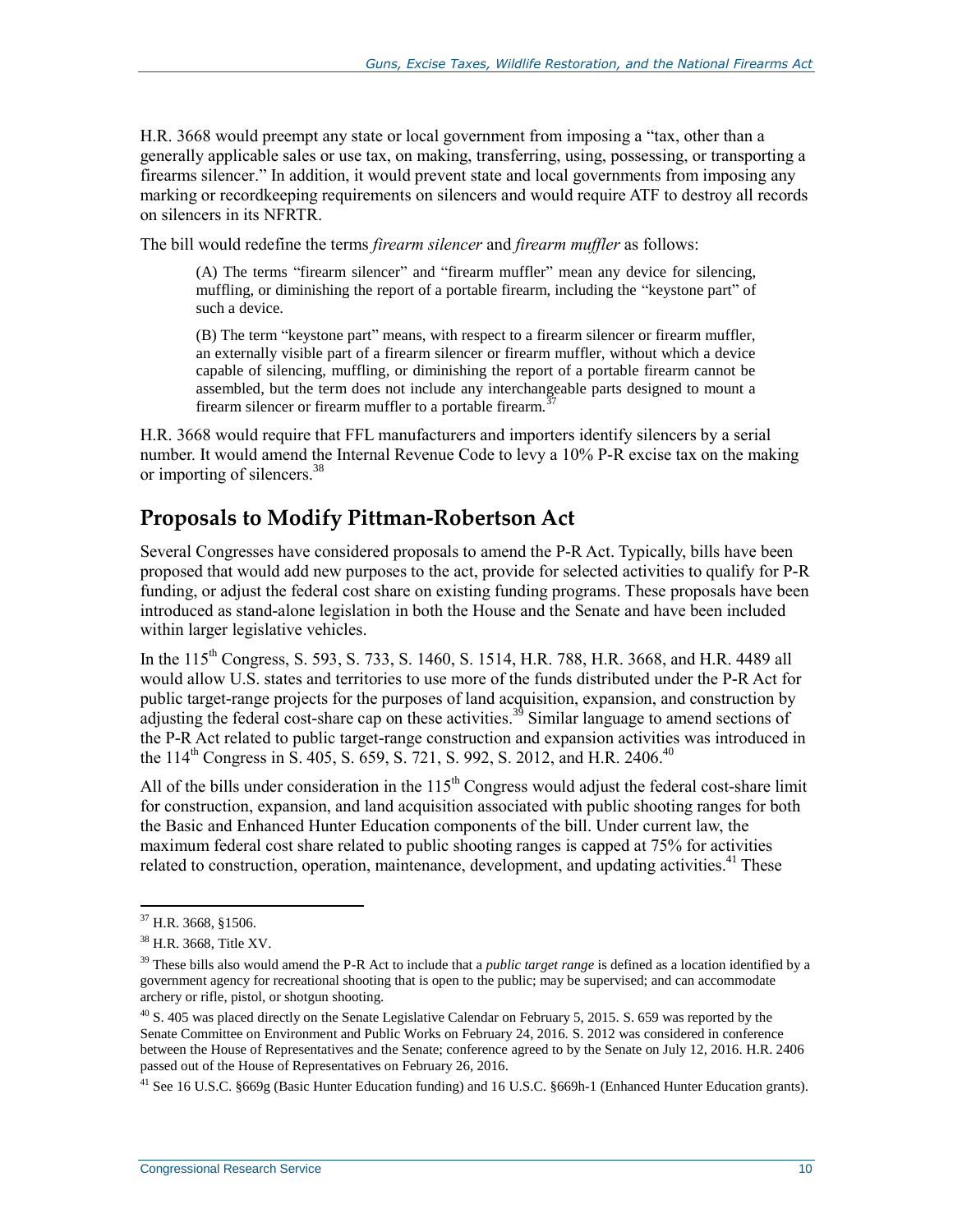bills would increase the federal cost-share cap to 90% for land acquisition, expansion, and construction related to ranges, and they would leave range operation and other activities capped at 75%.

Each of these bills would amend 16 U.S.C.  $\S 669g(b)$  to include the following language:

Exception.—Notwithstanding the limitation described in paragraph (1), a State may pay up to 90 percent of the cost of the land for, expanding, or constructing a public target range.<sup>42</sup>

The way this provision is written may be subject to different interpretations. For instance, it could be interpreted to mean that a state is limited to pay a *maximum* of 90% of the cost of the land acquisition related to, the construction, or the expansion of a target range (i.e., placing a cap on state contributions). Alternatively, it may be interpreted to mean that federal funds apportioned under the referenced section can be used for up to 90% of the cost of land acquisition, expansion, and construction, thereby adjusting the maximum contribution of the federal cost share.

In addition, these bills would allow states to access up to 10% of the funds made available to supplement enhanced education and safety grant money for land acquisition, construction, or expansion of a target range. These bills also would extend the deadline for using grant money for land acquisition, construction, and expansion related to a target range from within the same fiscal year to five fiscal years.

In addition to amending funding parameters related to target ranges, these bills all state the sense of Congress that the U.S. Forest Service (in the Department of Agriculture) and the U.S. Bureau of Land Management (in the Department of the Interior) should cooperate with state and local authorities to carry out waste-removal activities at public target ranges on federal lands. S. 593, [H.R. 788,](http://www.congress.gov/cgi-lis/bdquery/z?d115:H.R.788:) and H.R. 3668 also would include language on "limits on liability." This language would provide that "any action by an agent or employee of the United States" related to the management of federal land for target-shooting purposes is a discretionary function.<sup>43</sup> The limits on liability also would extend to exempting the United States from civil action or claim "for money damages for any injury to or loss of property, personal injury, or death caused by an activity occurring at a public target range that is" funded by the P-R Act or on federal land.

Other legislation in the  $115<sup>th</sup>$  Congress [\(S. 1613](http://www.congress.gov/cgi-lis/bdquery/z?d115:S.1613:) and H.R. 2591) would broaden the purposes of the P-R Act to include extending financial and technical assistance to states to promote hunting and recreational shooting.<sup>44</sup> The bills would amend the P-R Act to allow for funding hunter and recreational shooter recruitment and retention activities through wildlife restoration programs, Basic Hunter Education, and Enhanced Hunter Education grant funding. These bills also would amend the Multistate Conservation Grant Program section<sup> $45$ </sup> within the P-R Act to provide up to \$5 million of revenues deposited into the Wildlife Restoration Trust Fund from archery-related excise taxes for grants to support hunter and recreational shooter recruitment. Similar legislation was introduced in the  $114<sup>th</sup>$  Congress [\(S. 2690](http://www.congress.gov/cgi-lis/bdquery/z?d114:S.2690:) and H.R. 4818).

 $^{42}$  S. 593 (§4), S. 733 (§401), S. 1460 (§8401), S. 1514 (§2), H.R. 788 (§4), H.R. 3668 (§203), and H.R. 4489 (§1103).

<sup>&</sup>lt;sup>43</sup> The discretionary function exception of the Federal Tort Claims Act prevents the government from being sued for "any claim ... based upon the exercise or performance or the failure to exercise or perform a discretionary function or duty on the part of a federal agency or an employee of the government, whether or not the discretion involved be abused." See 28 U.S.C. §2680(a).

<sup>44</sup> These bills also would define *hunter recruitment and recreational shooter recruitment* as an activity to recruit or retain hunters and recreational shooters.

<sup>45</sup> 16 U.S.C. §669h-2.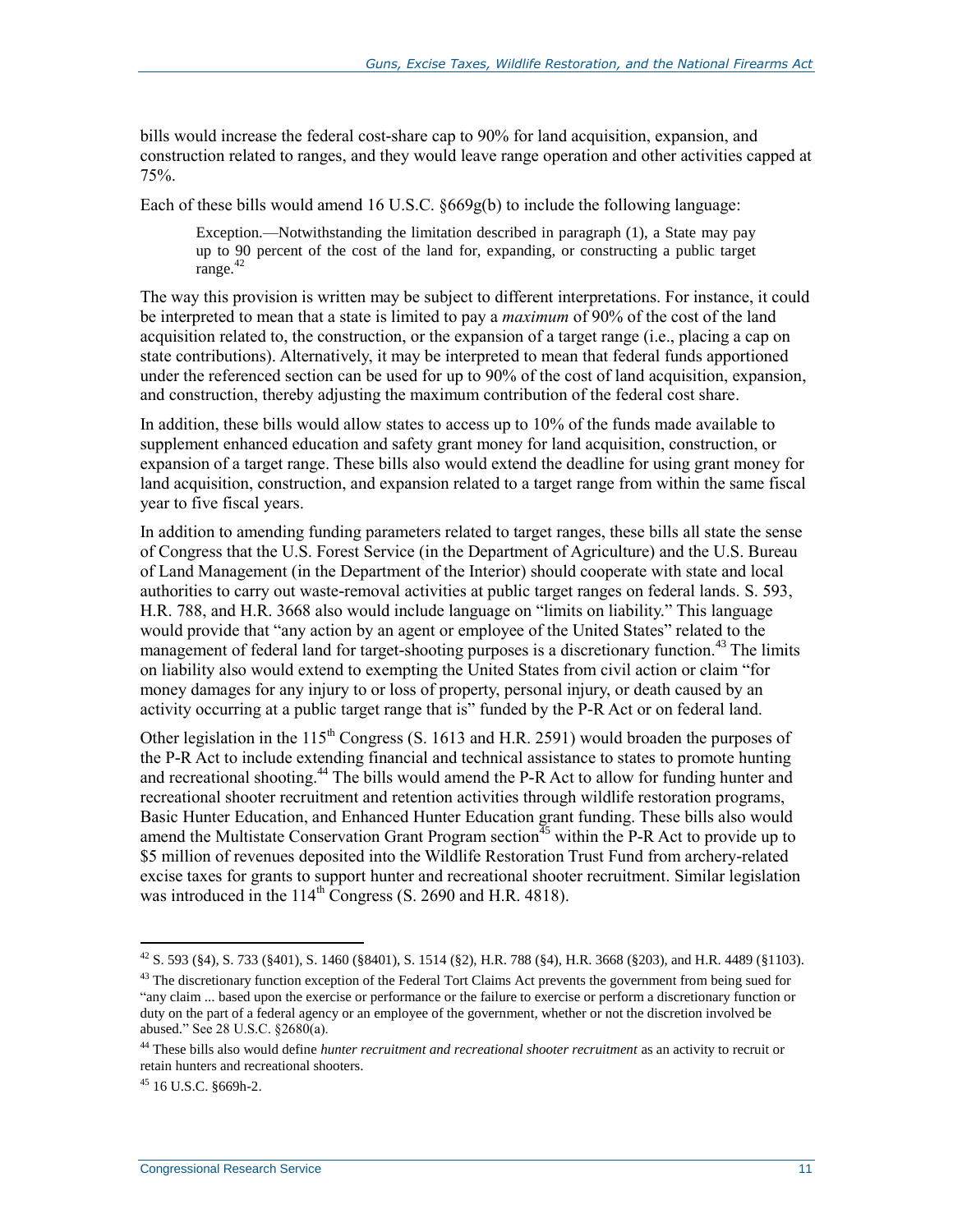Other legislative proposals have been introduced in the  $114<sup>th</sup>$  and  $115<sup>th</sup>$  Congresses that relate to the P-R Act. In the  $115^{th}$  Congress[, S. 368](http://www.congress.gov/cgi-lis/bdquery/z?d115:S.368:) would provide that state wildlife authorities would be eligible for funding allocated from the P-R fund for the purpose of Mexican gray wolf management. An identical provision was included in S. 2876 in the  $114<sup>th</sup>$  Congress. Also in the  $114<sup>th</sup>$  Congress, [H.R. 5650](http://www.congress.gov/cgi-lis/bdquery/z?d114:H.R.5650:) would have transferred revenues from energy and mineral development on federal lands and outer continental shelves to a subaccount in the P-R Fund. Beginning in FY2016, this bill would have transferred \$1.3 billion annually to be used for the management of "fish and wildlife species of greatest conservation need."<sup>46</sup>

In the 114<sup>th</sup> Congress, several bills were introduced to extend the date after which interest earned on obligations held in the P-R fund would become available for apportionment under the P-R Act. Extension of this date would have ensured that interest earned on the P-R Fund would remain available for the North American Wetlands Conservation Fund. Some bills would have extended this date from FY2016 by one year (S. 1645 and [S. 2132\)](http://www.congress.gov/cgi-lis/bdquery/z?d114:S.2132:), whereas others would have extended it to FY2026 (S. 722 and [H.R. 2345\)](http://www.congress.gov/cgi-lis/bdquery/z?d114:H.R.2345:). The Consolidated Appropriations Act, 2016 (P.L. 114-113), which was signed into law on December 18, 2015, extended the interest availability to FY2026.

#### **Proposals to Increase Taxes**

Other proposals in recent Congresses would increase taxes on firearms. In the  $115<sup>th</sup>$  Congress, [H.R. 167](http://www.congress.gov/cgi-lis/bdquery/z?d115:H.R.167:) would increase excise taxes on ammunition from 11% to 13% and would allocate the increase in revenues due to the additional 2% rate to the Teacher Victims Family Trust, with the proceeds used to provide assistance to the immediate family of a teacher or other school employee killed in an act of violence while performing school duties. Representatives Pascrell and Danny K. Davis announced the reintroduction of the Gun Violence Prevention and Safe Communities Act introduced as H.R. 4214 in the  $114<sup>th</sup>$  Congress (see description below).<sup>47</sup>

[H.R. 3668](http://www.congress.gov/cgi-lis/bdquery/z?d115:H.R.3668:) proposes to move silencers out of coverage under the NFA and would extend the 10% P-R Act tax to silencers (see ["Proposals to Modify the Treatment of Silencers"](#page-11-0)). This approach would lower tax receipts overall from the NFA but would increase revenues accruing to the P-R fund.

In the  $114<sup>th</sup>$  Congress, the Gun Violence and Safe Communities Act (H.R. 4214) would have increased excise taxes on firearms from 10% for pistols and revolvers and 11% for other firearms to 20% (see ["The Excise Taxes"](#page-3-0)), added lower frames or receivers to the definition of firearms (components not currently subject to the tax), <sup>48</sup> and increased the excise tax on shells and

 $\overline{a}$ <sup>46</sup> H.R. 5650, Recovering America's Wildlife Act of 2016, Section 3.

<sup>47</sup> See press release at https://pascrell.house.gov/media-center/press-releases/pascrell-and-davis-re-introduce-gunviolence-prevention-and-safe.

<sup>&</sup>lt;sup>48</sup> The frame or receiver is the part of a firearm that houses the trigger assembly, hammer, bolt and carrier, firing mechanism, and a magazine well for multiple-shot firearms. For some firearm designs, the receiver may consist of more than one part. For AR-15 type firearms, for example, the receiver consists of a lower and an upper. AR-15 type lower and upper receivers are available for transfer in the United States to civilians, who often build customized handguns or rifles from such components. For purposes of implementing the GCA, the ATF has ruled that the lower receiver is the core component of the firearm. As such, federally licensed firearms manufacturers and importers must mark each lower receiver with an embossed or engraved serial number and a manufacturer's or importer's stamp. In addition, whenever a federally licensed firearms dealer intends to transfer a lower receiver to any person who is not a federally licensed dealer, manufacturer, or importer, the dealer must initiate a background check through the National Instant Criminal History Background Check System (NICS) for the intended transferee under 18 U.S.C. §922(t). The P-R Act tax is paid on firearm receivers that are manufactured as a single unit, but it is not paid on AR-15 type lower receivers or upper receivers, unless those parts are manufactured or imported as part of a complete, fully assembled firearm.